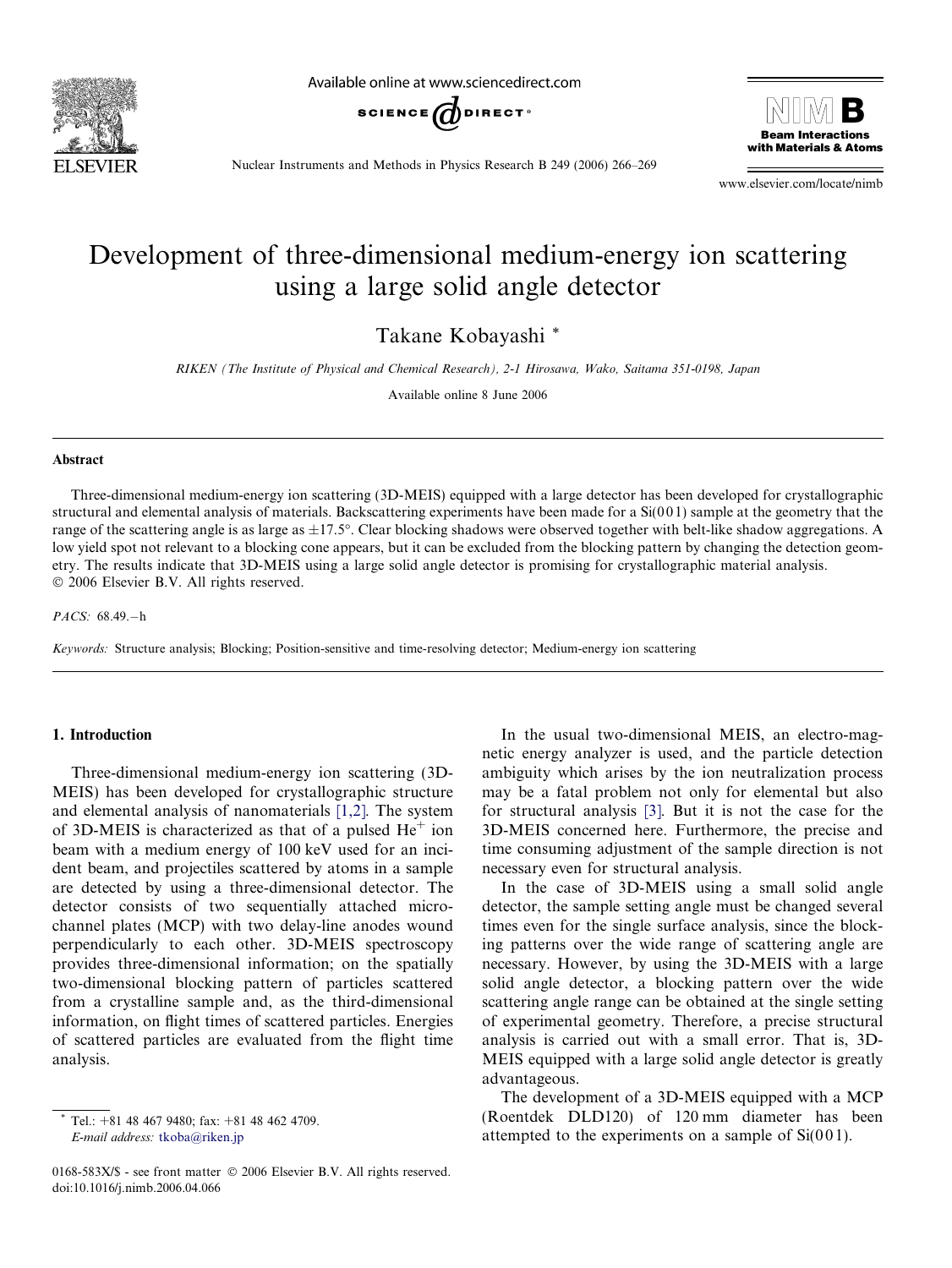

Fig. 1. Schematic of experimental setup. A pulsed  $He^+$  ion beam with a pulse width of 1.3 ns at a medium energy of 100 keV is used for an incident beam. The detector of scattered particles is the microchannel plate with the diameter of 120 mm. It is claimed to be three-dimensional; position-sensitive (twodimensions) and time-resolving (third-dimension). The distance between a target and the detector is 190 mm and the solid angle subtended by the detector at this distance is 0.31 sr.

## 2. 3D-MEIS system using a large solid angle detector

The 3D-MEIS system consists of four sections; an ion source in combination with a 100 keV accelerator, a beam chopping system, a sample and a three-dimensional detector. Fig. 1 shows the schematic diagram of the present experimental setup. The incident pulsed ion beam is characterized as follows; the projectile is  $He<sup>+</sup>$  ion, the pulse width obtained from TOF spectra 1.3 ns, the repetition rate set to be 500 kHz and the beam size of 0.5 mm  $\times$  1 mm, respectively. The detector is a position-sensitive and timeresolving microchannel plate (MCP) detector (Roentdek DLD120). It has two delay-line anodes perpendicularly wound  $(x-$  and  $y$ -directions) to each other. A time-to-digital converter (TDC) (Roentdek HM1) is used for measurement of the time intervals between a common-start signal from the pulse generator for generating a pulsed ion beam and four stop signals appearing at the 4 ends of the two delay-line anodes. The assignment of the point  $(x, y)$  of the detector on which a scattered particle impinges is carried out from time differences of stop signals appearing at two ends of each delay-line anode. The flight time of scattered particle is evaluated from the summation of time intervals between the common-start signal and the  $2(x)$ or  $y$ ) stop signals. The time resolution of the TDC is 150 ps and the maximum counting rate of the TDC is 18 kHz. The count rate of the detector when the beam is not incident on the sample is negligibly small as compared with that during actual 3D-MEIS experiments. When the distance from a beam impinging point on the sample to the detector is 190 mm, the solid angle subtended by the detector is 0.31 sr.

The depth  $t$  at which projectiles are scattered by atoms of the sample  $Si(001)$  is approximately given by

$$
t = \frac{K(\theta)E_0 - E_1}{\left(\frac{K(\theta)}{\cos \theta_1} \frac{\mathrm{d}E}{\mathrm{d}x}\big|_{E_0} + \frac{1}{\cos \theta_2} \frac{\mathrm{d}E}{\mathrm{d}x}\big|_{K(\theta)E}\right)},\tag{1}
$$

where  $K(\theta)$  is the kinematics of the scattering at the scattering angle of  $\theta$ ,  $E_0$  the incident energy of the projectile before entering the sample,  $E_1$  the emerging energy of a particle scattered at a depth t.  $\theta_1$  and  $\theta_2$  are, respectively, the incident angle of the beam and the emerging angle of the scattered particle, with respect to the normal of the surface.  $\frac{dE}{dx}$  $\left|_{E}\right|_{E}$  is the energy loss in Si at the energy of E[\[4,5\].](#page-3-0) E is approximately given by

$$
E = E_0 - \frac{t}{\cos \theta_1} \frac{\mathrm{d}E}{\mathrm{d}x} \bigg|_{E_0}.
$$
 (2)

An approximate value of t is given by setting  $E$  in Eq. (1) to be  $E_0$ , and the approximation is improved by using the value of E obtained from Eq. (2). The scattering angle  $\theta$ is given by  $\theta = 180^\circ - \theta_1 - \theta_2$ .

In the case at  $\theta_1 = 30^\circ$  and  $\theta = 90^\circ$ , the depth resolution with the detector at a distance of 190 mm is calculated from the time resolution to be about 4 nm.

## 3. Results

A 3D-MEIS image observed at the present experiment is shown in [Fig. 2.](#page-2-0) The location on the detector is assigned from the values of the horizontal  $(x)$  and vertical  $(y)$  axes, which are given by the arrival time differences of the stop signals on two ends of each delay-line anode. The color tables at the right of [Figs. 2–4](#page-2-0) indicate the number of counts per pixel. The range of the scattering angle  $\theta$  is  $120 \pm 17.5^{\circ}$  with the experimental geometry. Since the position resolution of the detector is less than 0.1 mm, the angular resolution of the 3D-MEIS system at a distance of 190 mm is less than  $0.03^{\circ}$ . This angular resolution is sufficient to examine the details of the observed blocking patterns.

Circular shadowed areas labeled by  $a$ ,  $b$ ,  $c$ , and  $c'$  are observed. They are, respectively, originated from the blocking cones of Si $\langle 114 \rangle$ ,  $\langle 112 \rangle$ ,  $\langle 123 \rangle$  and  $\langle 213 \rangle$  axes. Several belt-like shadowed areas are observed. The horizontal  $(y = 0)$  and the vertical  $(x = 21)$  ones are caused by the aggregations of blocking cones from atomic planes of  $Si{110}$  and  ${211}$ , respectively.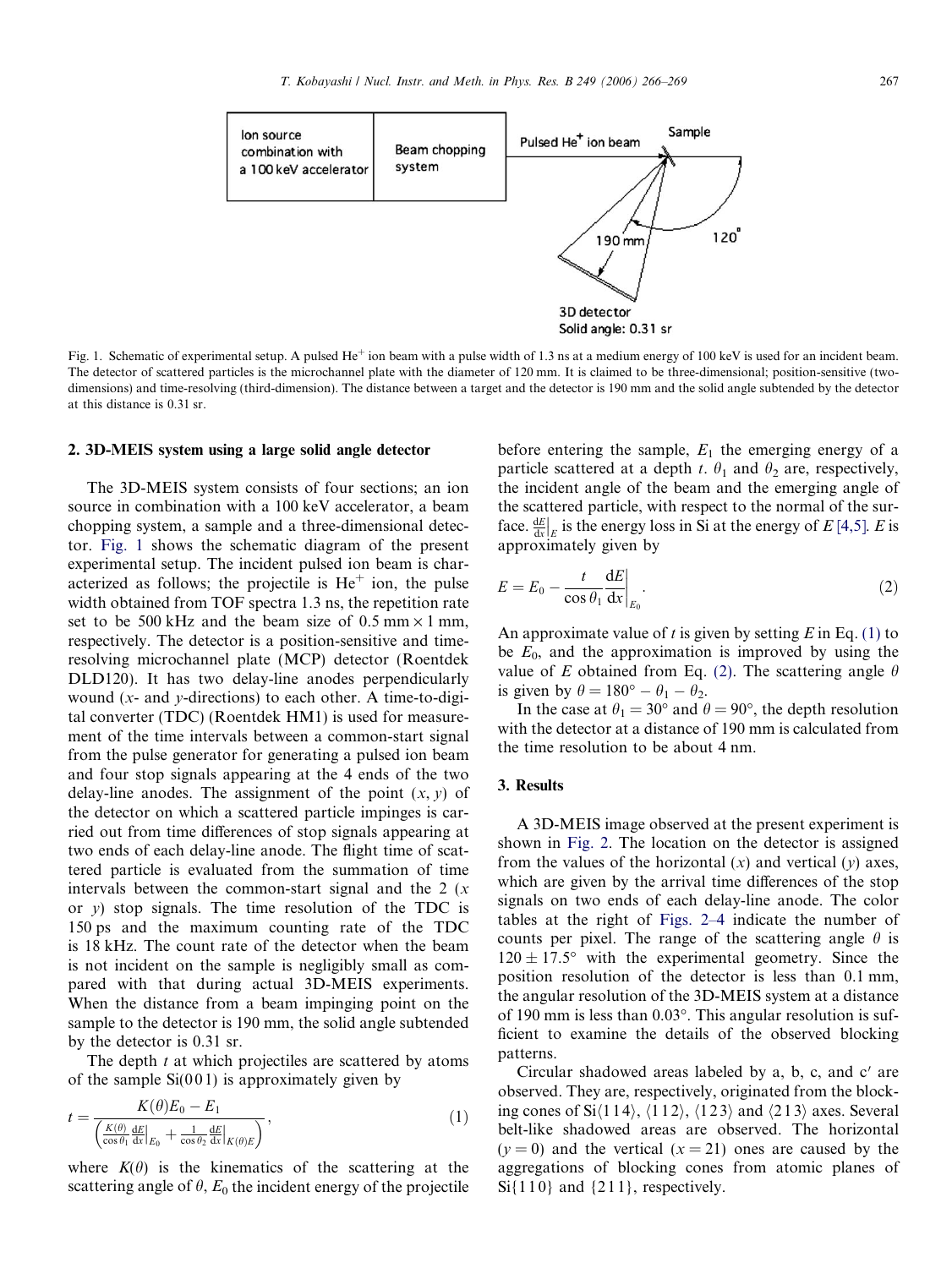<span id="page-2-0"></span>

Fig. 2. 3D-MEIS image showing the blocking pattern of He particles scattered from the sample  $Si(001)$ , where the sampling depth is 5–55 nm. Blocking cones labeled by a, b, c and  $c'$  are indexed to the directions of Si $\langle 114 \rangle$ ,  $\langle 112 \rangle$ ,  $\langle 123 \rangle$  and  $\langle 213 \rangle$  axis, respectively. The horizontal and vertical belt-like aggregations of blocking cones at the positions of  $y = 0$ and  $x = 21$  are indexed to the Si $\{110\}$  and  $\{211\}$  planes, respectively. A low yield area indicated by a red open circle appears.



Fig. 3. 3D-MEIS image with the detector at the distance of 360 mm. The blocking cone indexed to the  $Si(112)$  direction is observed similarly as in Fig. 2. However, the low yield area is not observed at the position which corresponds to the position labeled by the red circle in Fig. 2.

A low yield area indicated by a red open circle is observed. This is not due to the real shadow cones. Fig. 3 shows a 3D-MEIS image obtained by changing only the distance of the detector from the target to 360 mm instead of 190 mm. The shadowing by the axis of  $Si(112)$  is observed, but the shadowing which was expected from the dark spot in Fig. 2 is diminished. This can be explained as follows; scattered particles pass through the channels of the front MCP without collision to the channel walls. This means that the direction of a scattered particle matches with that of the channel of the MCP. Thus, it is possible to exclude such false shadowing by changing the distance between a sample and the detector. Otherwise, MCP with the bias angle is much larger than the declination of the detected particles.



Fig. 4. Sampling depth dependence of the blocking pattern measured at the distance from the detector to the sample of 190 mm; (a) the blocking pattern due to the sampling at the depth 5–30 nm, (b) that due to the sampling at the depth 30–55 nm. The blocking pattern obtained by the sampling at the shallower depth contains many blocking cones and several belt-like aggregations of blocking cones. However, only few are observed for the sampling at the deeper depth.

In order to investigate the dependence of the blocking pattern on sampling depth at which projectiles are scattered by atoms in the sample, 3D-MEIS images are observed by changing the sampling depth, but the distance between the target and the detector is again 190 mm. The depth is divided into two parts, one is 5–30 nm from the surface, the other is 30–55 nm. Fig. 4 shows the results; (a) from the depth  $5-30$  nm and (b)  $30-55$  nm. The blocking pattern from the shallower region includes clear blocking cones and several belt-like aggregations of blocking cones. However, few are observed for the deeper sampling depth. The blocking cones and the aggregations of blocking cones of high indexes seem to be smoothed out. The particles scattered at a depth of 30–55 nm should suffer from similar blocking. Nevertheless traces of the blocking effects on the particles scattered in the high index directions are not observed. It is speculated this is because the scattered particles suffer intense multiple scattering during the outgoing from the depth as shallow as 30 nm and because rather weak blocking effects of axes or planes of high indexes are erased.